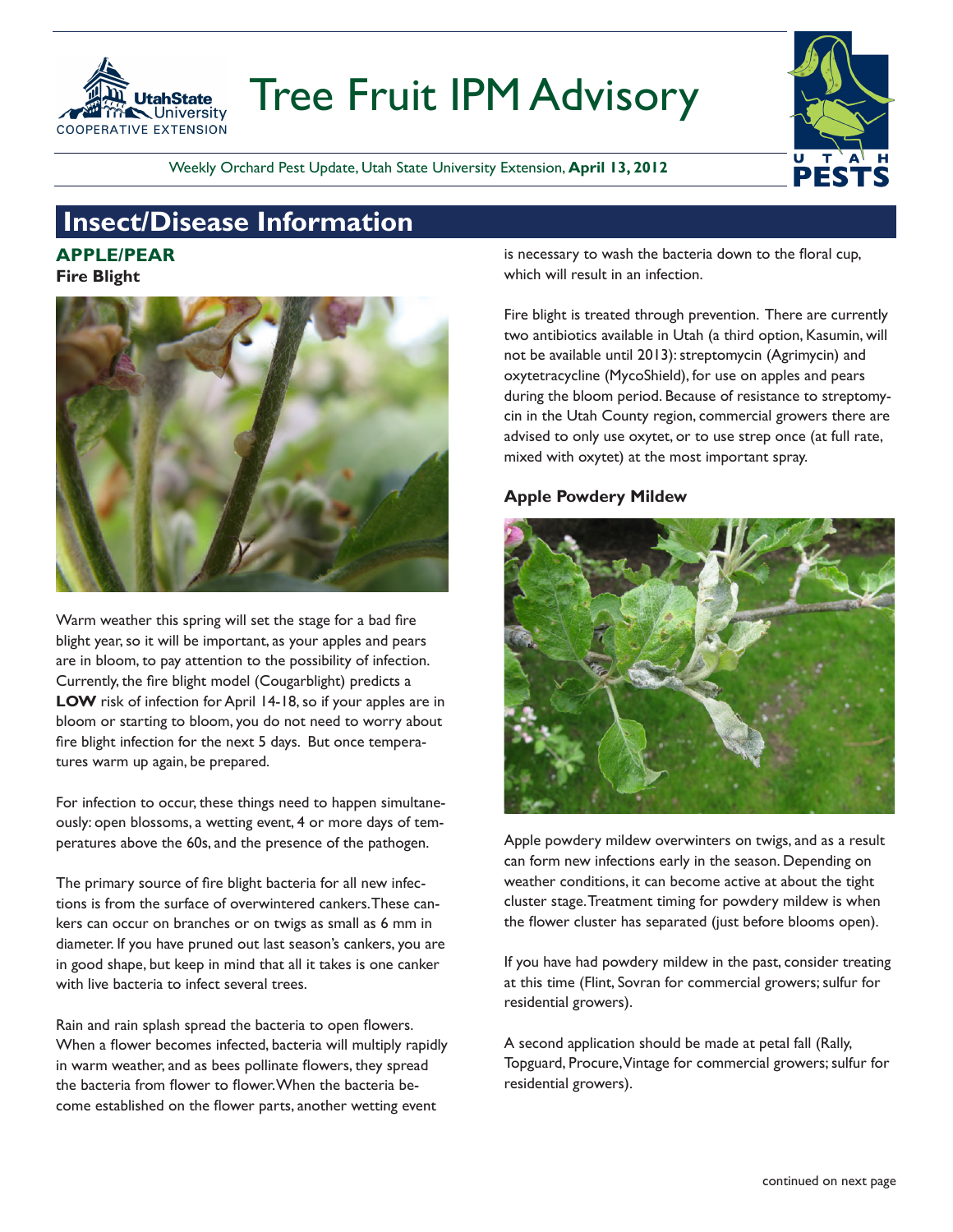#### **Insect and Disease Information, continued from previous page**

#### **Codling Moth**

Apple bloom, in particular 'Red Delicious', typically coincides with first flight of codling moth. It is at this timing that commercial growers using mating disruption should hang your dispensers.

The USU IPM Program has codling moth monitoring traps in several orchards, and once we detect that the moths have begun to emerge, we can then provide the dates for starting your sprays for this pest.

Codling moth is the "worm in the apple". It overwinters as a full grown larva, and then pupates in the spring, emerging as an adult moth. Females lay eggs on apples, which then bore into the fruit to feed on the seeds (and pulp, along the way). It is best treated with an insecticide that targets the newly hatched larvae. We will provide options for materials in a later advisory, but for now, backyard growers could use: Ortho Max Flower, Fruit & Veg., Sevin, Malathion, Spectracide Triazicide, or any products containing the ingredient spinosad.

For organic backyard growers, you might consider using the codling moth virus (Cyd-X). It works best earlier in the season, and then alternate with spinosad later in the season. It can only be purchased online, and Peaceful Valley Farm Supply offers it in smaller containers.

#### **Rosy and Green Apple Aphids**



Both of these aphids are beginning egg hatch now, but the green apple aphid (the most common aphid of apples) won't increase significantly until the warmer summer months. The rosy apple aphid is more of a problem in spring. They inject a toxic saliva during feeding, causing curled leaves and stunted and deformed fruits (as shown above). They migrate out of the apple orchard to weed hosts in late June and July. Green apple aphids remain in the orchard for the entire season. Delayed dormant (up to 1/2" green) oil will kill most overwintering eggs and emerging nymphs. If you missed the delayed dormant oil application, be sure to watch the newly emerging leaves for aphids and leaf curling.

### **Stone Fruits (peach, nectarine, cherry, apricot, plum, etc.) Green Peach Aphid**



Scattered green peach aphid colonies have been found in Utah County, and populations will continue to increase with warmer weather and expanding foliage. Look for small, green insects on the new foliage and treat if necessary.

For commercial growers, if you find more than an average of two colonies per tree, you may need to treat. (Nectarines, 1 colony/tree.)

Backyard trees could tolerate a higher population, and can use 1% oil (in water) or insecticidal soap if leaves are starting to curl.

Keep in mind that these aphids will leave the orchard by early to mid-summer to feed on alternate weed hosts, and then return in fall to lay eggs.